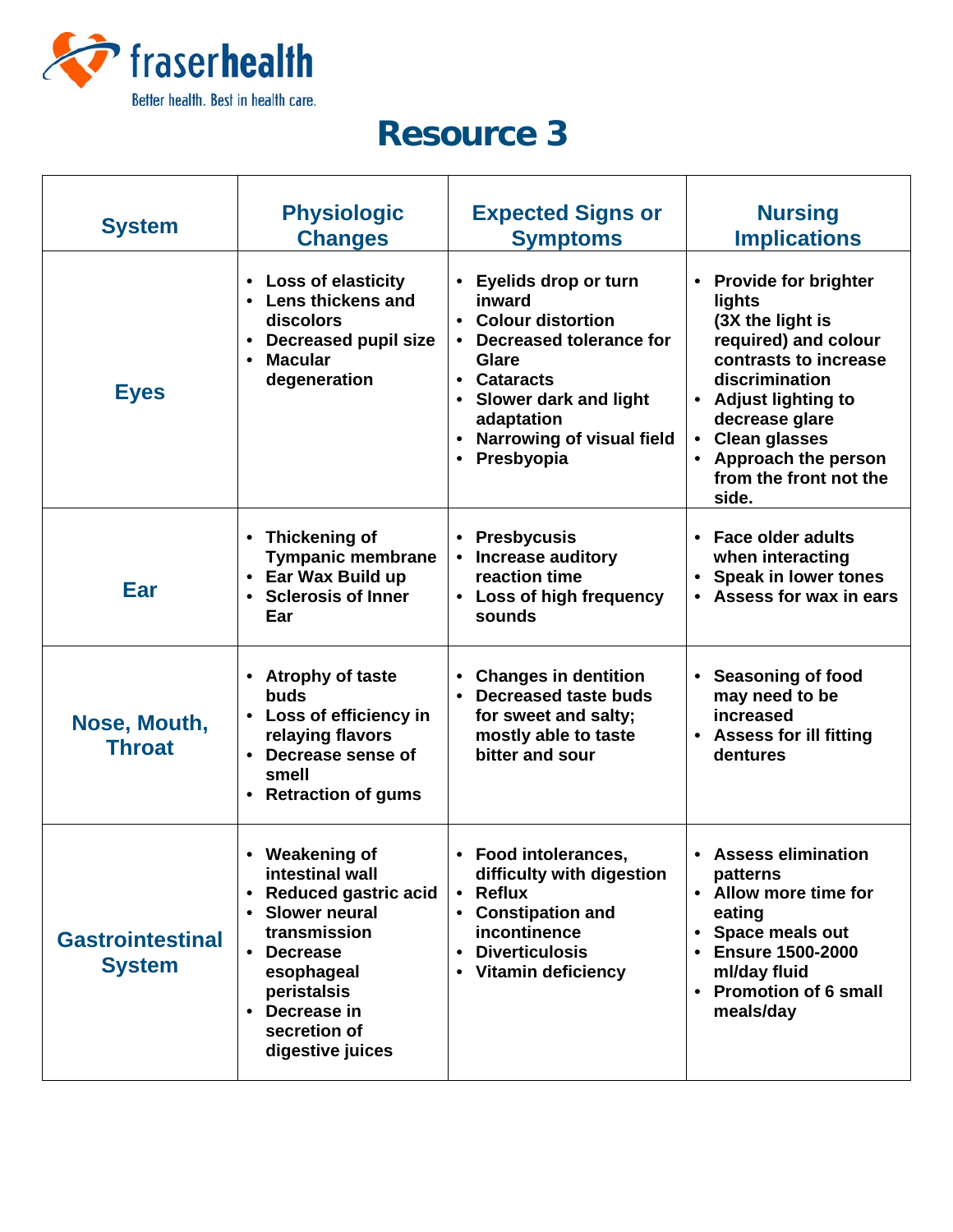| <b>Musculoskeletal</b><br><b>System</b> | 30% reduction in<br>$\bullet$<br>muscle mass<br>• Skeletal changes<br>(bone resorption is<br>greater than bone<br>deposition)<br>Degenerative joint<br>changes<br><b>Dehydration of</b><br>intervertebral disks                                        | • Decrease in strength<br>and stamina<br>• Fractures, osteoporosis<br><b>Increased joint stiffness</b><br><b>Decreased height</b><br>$\bullet$<br><b>Gait changes</b><br>$\bullet$                                                                                                                                                     | • Muscle strengthening<br>exercises<br>• Adequate calcium<br>intake, Vit. D<br>• Flexibility exercises<br>and weight bearing<br>exercises<br><b>Encourage ROM</b><br>$\bullet$<br>exercises<br><b>Distinguish muscle</b><br>$\bullet$<br>weakness from<br>electrolyte imbalance<br>and/or medications<br>side effects<br>• Ensure well fitting<br>footwear<br><b>Fall risk is higher</b> |
|-----------------------------------------|--------------------------------------------------------------------------------------------------------------------------------------------------------------------------------------------------------------------------------------------------------|----------------------------------------------------------------------------------------------------------------------------------------------------------------------------------------------------------------------------------------------------------------------------------------------------------------------------------------|------------------------------------------------------------------------------------------------------------------------------------------------------------------------------------------------------------------------------------------------------------------------------------------------------------------------------------------------------------------------------------------|
| <b>Cardiovascular</b>                   | <b>Decreased cardiac</b><br>$\bullet$<br>output<br>• Conductivity altered<br><b>Heart valves thicken</b><br>$\bullet$<br><b>Left ventricle</b><br>hypertrophy<br><b>Decreased stress</b><br>response<br><b>Decreased coronary</b><br>artery blood flow | • Decrease in peripheral<br>circulation<br>• Decrease in rate, rhythm<br>of pulse<br>• Fatigue, SOB<br>Dependent edema of<br><b>lower extremities</b><br>• Dizziness from too rapid<br>change of position<br>Increased systolic blood<br>$\bullet$<br>pressure<br>• Pulse takes a longer<br>time to return to a<br>resting heart rate. | <b>Pace activities</b><br>$\bullet$<br><b>Monitor Blood</b><br>$\bullet$<br>pressure<br>• Check for<br>swelling/pitting<br>edema-use of support<br>hose<br><b>Elevate feet</b><br>$\bullet$<br>periodically during day<br>Instruct on proper way<br>$\bullet$<br>to get up after lying in<br>bed or sitting to avoid<br><b>Blood Pressure drop</b>                                       |
| <b>Pulmonary</b>                        | <b>Increase AP</b><br><b>Diameter</b><br><b>Rigidity of chest wall</b><br>$\bullet$<br><b>Decreased cilia</b><br>$\bullet$<br><b>Fewer alveoli</b><br>$\bullet$<br>Intercostal,<br>$\bullet$<br>accessory and<br>diaphragm muscles<br>become weaker    | Decreased cough reflex<br>Decreased removal of<br>mucus, dust and<br><b>irritants</b><br>• Decreased vital capacity<br>• Decreased chest<br>expansion<br><b>Decreased endurance</b><br><b>Hyper-inflation of</b><br>apices; under inflation<br>of bases of lungs                                                                       | <b>Ensure upright</b><br>position when eating,<br>drinking<br>• Limit exposure to air<br>borne viruses and<br>pollutants<br>• Yearly flu<br>immunization<br><b>Encourage deep-</b><br>$\bullet$<br>breathing, smoking<br>cessation programs<br>• Pace activities,<br>provide adequate rest                                                                                               |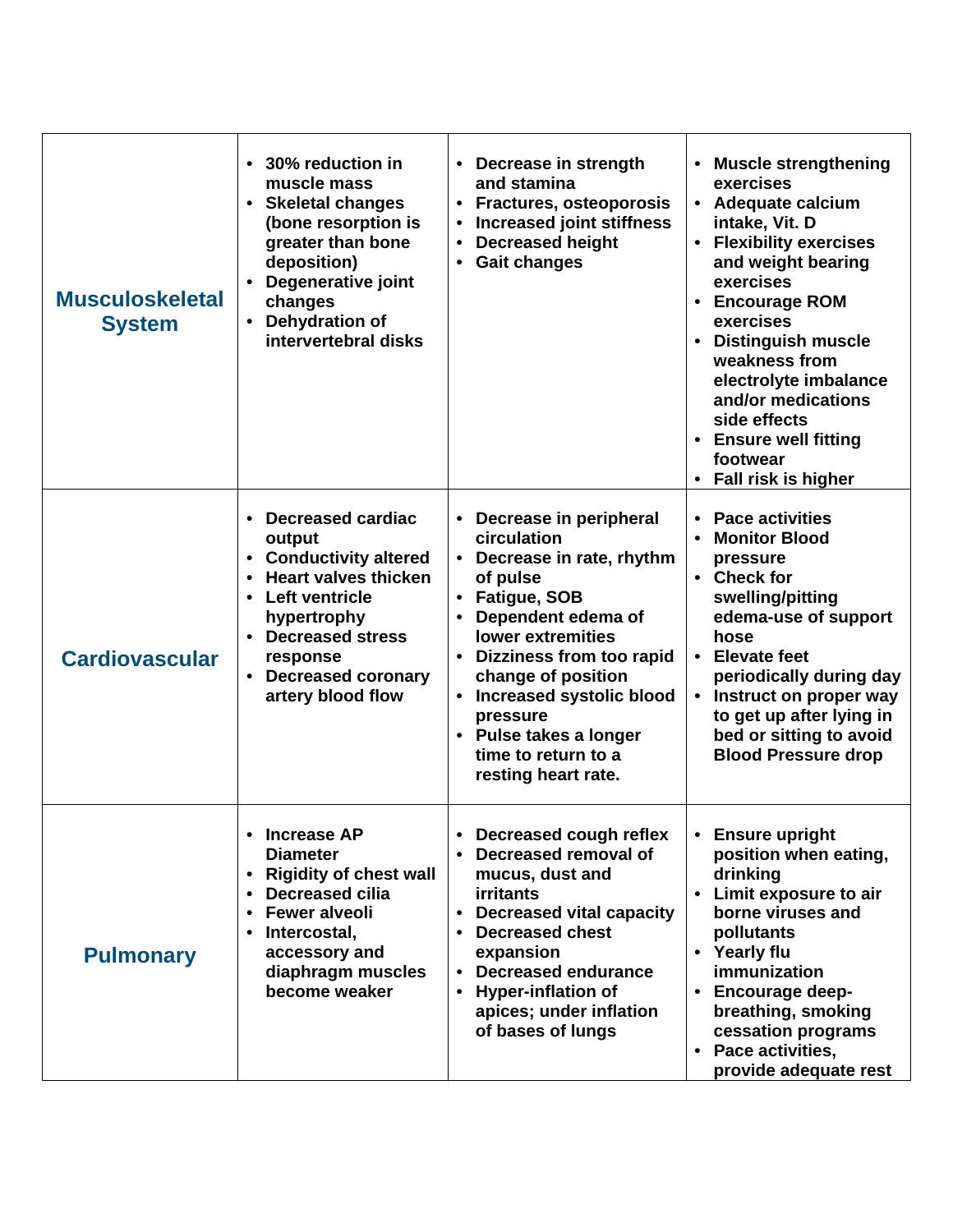| <b>Neurological</b>                  | <b>Decrease in Neuro-</b><br>$\bullet$<br>transmitters<br>• Nerve cell<br>degeneration and<br>atrophy (25-42%)<br>Decrease in rate of<br>nerve cell<br>conduction impulses<br><b>Altered pain</b><br>$\bullet$<br>perception<br>• Decreased<br>proprioception<br>• Diminished stage 3-4<br>(deep) sleep                              | • Difficulty in changing<br>positions or achieving<br>balance<br>• Loss of sensation in<br>extremities<br>• Learning occurs as<br>usual but more slowly<br><b>Slower reflexes</b><br><b>More frequent</b><br>awakenings at night                                                             | <b>Approach learning</b><br>projects slowly<br>• Use memory aids<br>(calendar, post-it<br>notes, etc.)<br><b>Assess mental status</b><br>as required<br>• Assess environment<br>for safety                                                                                                                     |
|--------------------------------------|--------------------------------------------------------------------------------------------------------------------------------------------------------------------------------------------------------------------------------------------------------------------------------------------------------------------------------------|----------------------------------------------------------------------------------------------------------------------------------------------------------------------------------------------------------------------------------------------------------------------------------------------|----------------------------------------------------------------------------------------------------------------------------------------------------------------------------------------------------------------------------------------------------------------------------------------------------------------|
| <b>Renal &amp;</b><br><b>Bladder</b> | Decrease in number<br>$\bullet$<br>of nephrons<br>Decrease in blood fl<br>$\bullet$<br>ow, glomeruli, renin<br>and filtration<br><b>Decreased bladder</b><br>$\bullet$<br>capacity<br>• Weak pelvic floor<br>muscles<br><b>Replacement of</b><br>smooth muscle and<br>elastic tissue with<br>fibrous connective<br>tissue in bladder | <b>Increased creatinine</b><br>clearance<br>More time needed for<br>filtration; urine may be<br>more dilute<br>• Increased urinary<br>frequency<br><b>Increased potential for</b><br>inadequate excretion of<br>drug metabolites<br>• Incomplete emptying of<br>bladder/urinary<br>retention | <b>Monitor renal function</b><br>carefully<br><b>Remove barriers of</b><br>$\bullet$<br>getting to toilet<br>• Assess pattern of<br>voiding with<br>continence log if<br>incontinence is<br>occurring<br>• Toileting strategies as<br>appropriate<br>Be alert to check for<br>$\bullet$<br>post- void residual |
| <b>Reproductive</b><br>(Female)      | • Decreased estrogen<br>production<br>• Ovaries degenerate<br>Vagina, uterus and<br>breast atrophy<br>• Sagging and loss of<br>firmness of breasts                                                                                                                                                                                   | • Vaginal dryness<br><b>Menopause</b><br>Uncomfortable<br><i>intercourse</i>                                                                                                                                                                                                                 | • Be sensitive that these<br>changes may impact<br>self esteem<br><b>Desire for closeness</b><br>and for sexual activity<br>does not diminish with<br>age<br>• Be aware of different<br>products to assist with<br>vaginal dryness<br>• Continue to encourage<br>safe sex practices.                           |